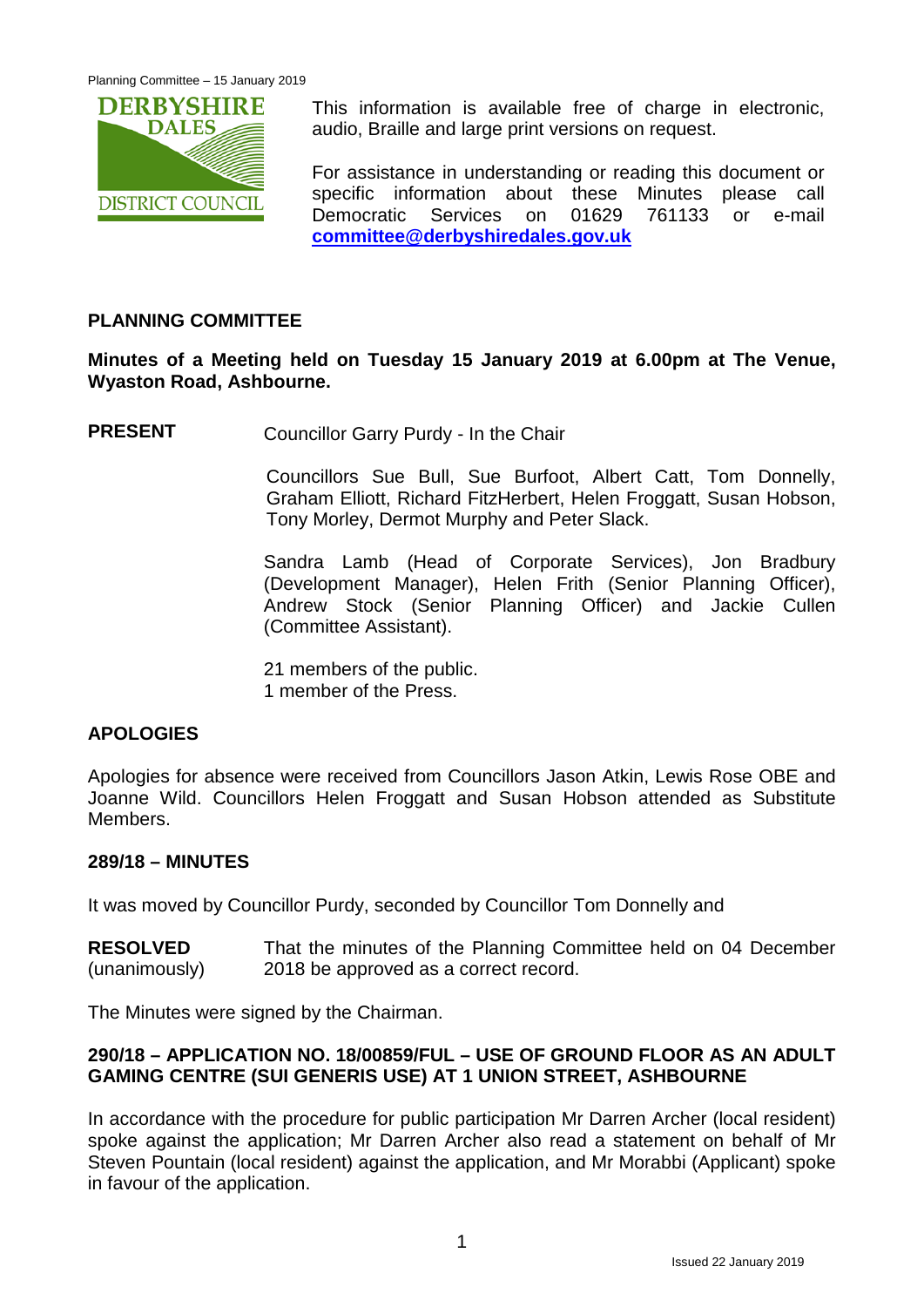It was moved by Councillor Tony Morley, seconded by Councillor Sue Bull and

**RESOLVED** (unanimously) That this application be deferred for the following reason:

Reason:

To enable the Committee to carry out a site visit in order to assess the mixture of residential and commercial properties, and to assess how the amenity of the nearby residential properties are affected by other commercial properties in the area and might be affected by the proposed use.

The Chairman declared the motion CARRIED.

# **291/18 – APPLICATION NO. 18/01133/FUL – FIRST FLOOR SIDE EXTENSION AT BRIDGE FARM, WINN LANE, ATLOW**

Correspondence received after publication of the agenda was distributed at the meeting. This comprised a letter of support for the Application from Atlow Parish Council.

It was moved by Councillor Richard FitzHerbert, seconded by Councillor Tom Donnelly and

**RESOLVED** (unanimously) That planning permission be granted, subject to the conditions set out in the report.

## **292/18 – APPLICATION NO. 18/01237/REM – APPROVAL OF RESERVED MATTERS FOR THE ERECTION OF 22 DWELLINGS (OUTLINE APPLICATION 16/00832/OUT) AT LAND EAST OF LES ARDENNES, HULLAND WARD**

Councillor Sue Bull left the meeting at 6.41pm during discussion of this item.

Correspondence received after publication of the agenda was distributed at the meeting. This comprised a summary of a letter received from a local resident; a response from the Lead Local Flood Authority; further comments from Derbyshire Wildlife Trust requiring an additional Condition to the Recommendation and a variation of Condition 12 of the Recommendation to accommodate the ecology requirements, both as set out in the Resolution below; further comments from the Council's Trees and Landscape Officer requiring an additional Condition for the protection of trees, as set out in the Resolution below; and additional Conditions in respect of badger surveys and external lighting strategy. It was also reported that amended plans had now been received which addressed the concerns raised in respect of Plots 6, 7 and 21, but an additional Condition was recommended regarding the positioning of side windows on the amended details for Plot 21, as set out in the Resolution below.

In accordance with the procedure for public participation Cllr. Peter Birkbeck (Hulland Ward Parish Council) and Mr Ian McHugh (Agent) spoke in favour of the application.

It was moved by Councillor Richard FitzHerbert, seconded by Councillor Tom Donnelly and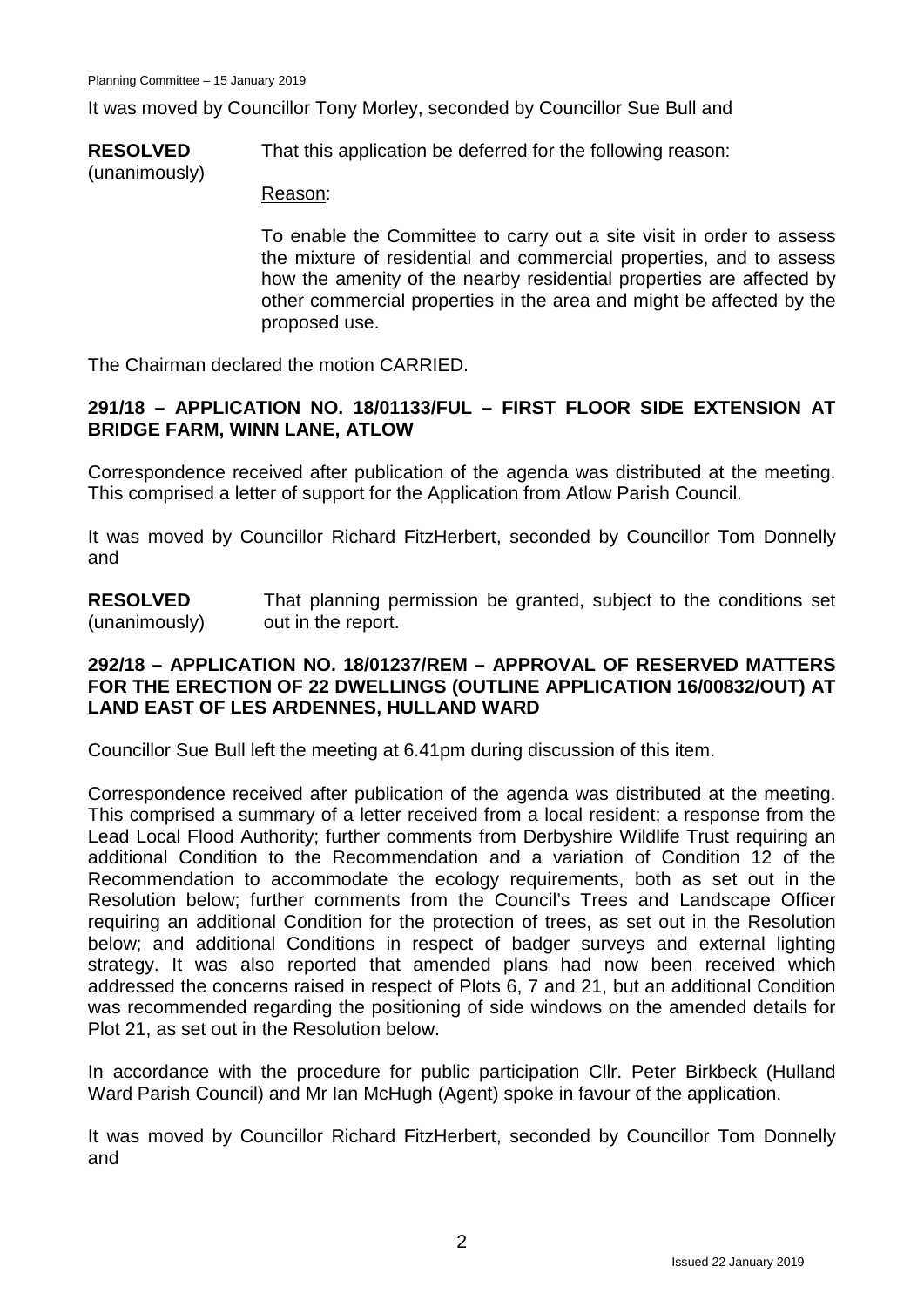# **RESOLVED**

(unanimously)

That planning permission be granted subject to the conditions set out in the report, together with the additional conditions as set out below and variation of Condition 12 as set out below, and subject to the variation of the legal agreement dated 24<sup>th</sup> April 2017 to secure the part off-site contribution.

# **Variation to Condition 12:**

A landscape management plan, which shall include the details of the submitted management and maintenance document and make reference to the submitted LEMP, whilst also including long-term design objectives, management responsibilities and maintenance schedules for all landscape and play areas (other than small, privately owned, domestic gardens) shall be submitted to and approved in writing by the Local Planning Authority prior to first use of the site or building. The landscape management shall be carried out in strict accordance with the approved details.

## Reason:

To ensure the proper management of the landscaped areas in the interests of amenity.

# **Additional Condition 14:**

Prior to the occupation of the first dwelling details, including specifications, heights and locations of swift and swallow boxes shall be submitted to and agreed in writing by the Local Planning Authority. The boxes shall be installed on site in accordance with the agreed details prior to the occupation of the last unit.

#### Reason:

In the interest of ecology and biodiversity in accordance with policy PD3 of the Adopted Local Plan 2017.

# **Additional Condition 15:**

Prior to the commencement of development a plan detailing appropriate tree and hedgerow protection along with an Arboricultural Method Statement shall be submitted to and agreed in writing by the Local Planning Authority. Works shall commence in strict accordance with the agreed details.

#### Reason:

To ensure the appropriate protection of existing vegetation in accordance with policies S1, S3, PD1 and PD5 of the Adopted Local Plan 2017.

# **Additional Condition 16:**

Prior to the commencement of development a detailed badger survey and mitigation measures shall be submitted to and agreed in writing by the local planning authority. The mitigation measures shall be fully implemented on site throughout the construction phase and following the completion of the development.

Reason: